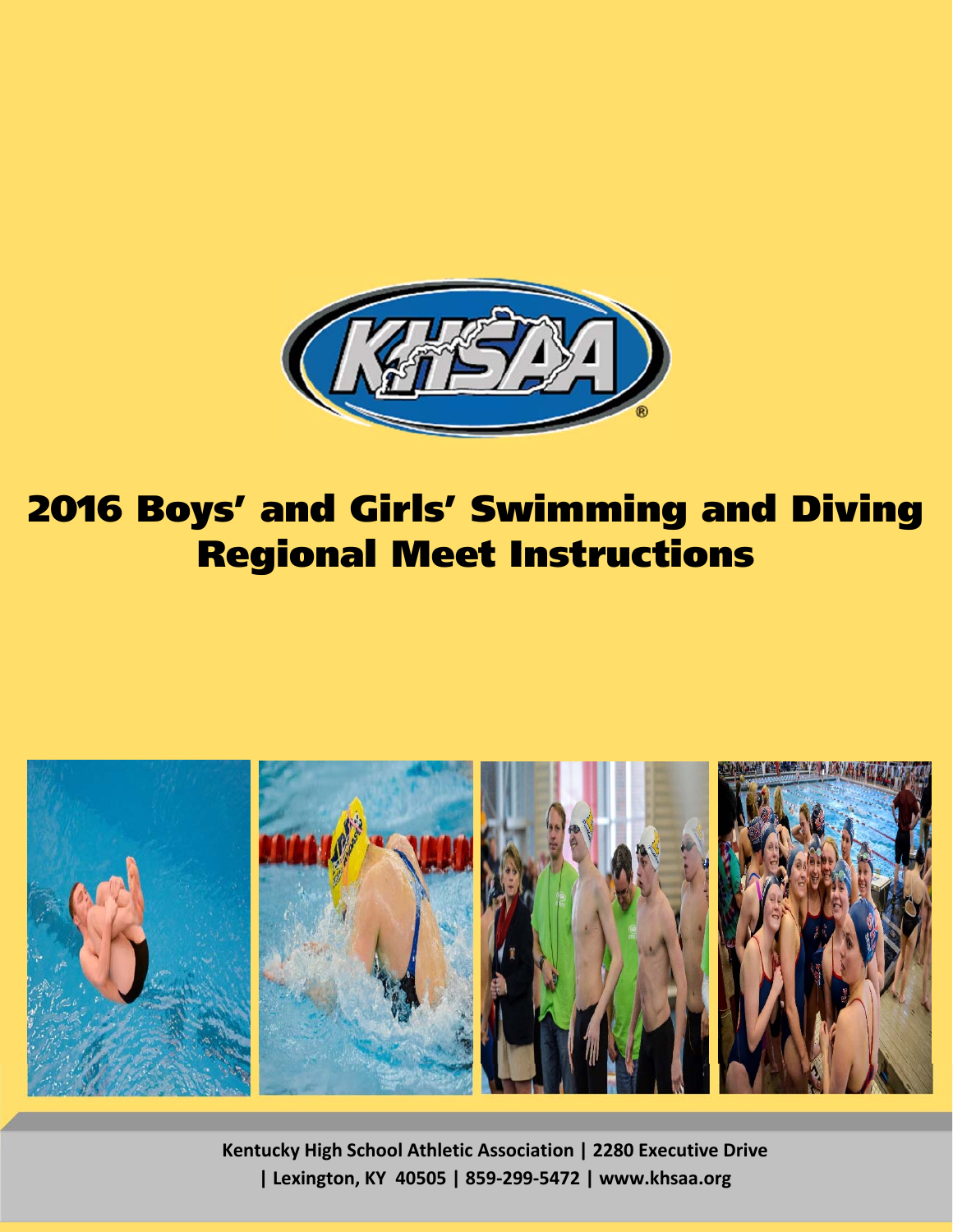# DUTIES FOR REGIONAL MEET MANAGERS

In an effort to assist you in your role as Regional Manager, the following lists your responsibilities as manager.

### **CONTENTS**

# COMPETITION DATES

 The 2016 Swimming and Diving Regional Meets are to be conducted the week of February 7 through February 13, 2016.

# REGIONAL MEET ENTRY PROCEDURE

- Each team must have electronically submitted the team roster to the Association prior to the end of the regular season. This can be done via the member school only page on the website. There may be no additional swimmers added to the team roster following the first day of the first week of the regional meet, including for those teams/swimmers that advance to the finals. This information is used for advance preparations in case of a team/swimmer qualifying for the state championship and also serves as the required eligibility listing for the team.
- To be eligible to participate in the regional and KHSAA State Swimming and Diving meet, a contestant must have competed in at least four meets on a team representing a member school. Proof of participation is the hard copy of the meet results signed by a KHSAA certified referee. By entry into the member school's Regional Championship, the Coach and Athletic Director of the member school certifies that all swimming competitors, divers, alternates and relay alternates have participated in the required number of meets from the regular season (November 15, 2015) to the start of postseason (February 7, 2016). KHSAA Competition Rules, Page 43, IV.B.1.
- A swimmer or diver may enter a maximum of four (4) events, no more than two (2) of which may be individual events. Once a competitor swims in the preliminaries of an event it counts as an event regardless of whether or not they make the finals.
- Schools are limited to four (4) entries in each event, except relays. No more than two (2) alternates may be listed in the entry file, in each event. An alternate entered in an individual event counts as an event entered for that swimmer. Only one (1) relay team for each relay event may represent a school.
- Each school participating in swimming and diving shall enter contestants into their Regional, using Hytek Meet Manager, Hytek Team Manager or Hytek Team Manager Lite, by emailing an entry file to the Regional Manager or their designee, on or before 5:00 p.m. EST, Wednesday, February 3, 2016. It will also be necessary to mail a hard copy of the same entry file to the Regional Manager to be received no later than 5:00 p.m.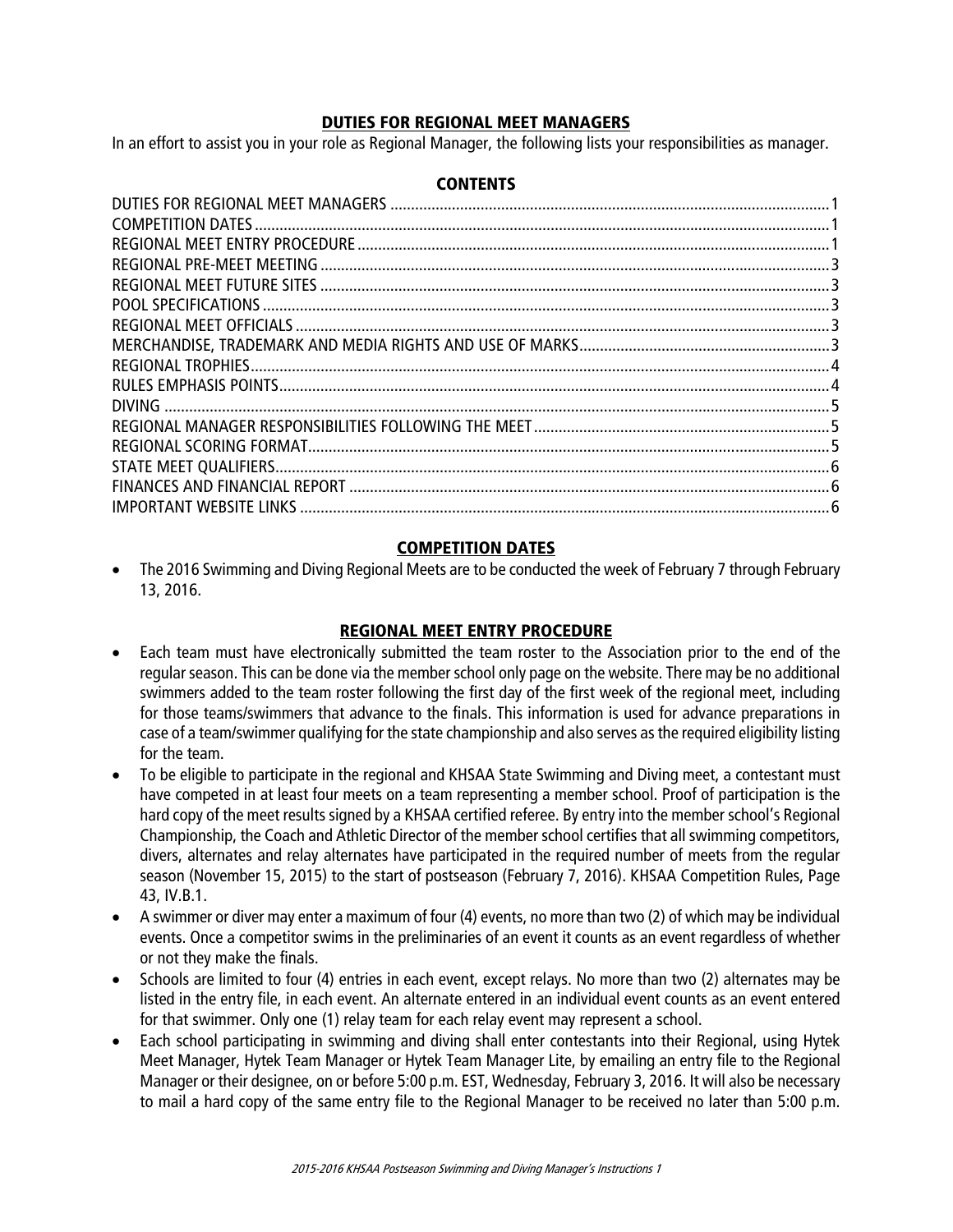EST, Friday, February 5, 2016. No other means of entry will be accepted. Include all alternates in individual events and those athletes swimming on relays that are not in the individual events (see below Relay entries).

- Completed divers' entry forms MUST be received by the Regional Manager or their designee, by the Regional deadline. All appropriate signatures must also be on the hard copy of divers' forms.
- Be sure the entry file is filled out listing the swimmer's best time for seeding purposes. Please use full names and grade number in the entry file. Be sure the school name and code is listed according to the KHSAA. Double check your entry for accuracy and make a printed copy for your records.
- There are no time standards for Regional Meets, except in the 500 freestyle. The cut-off time for boys is 6 minutes and 30 seconds. The cut-off time for girls is 7 minutes. Swimmers not making these cut off times in the preliminaries will not advance to swim in the finals. Swimmers not making the cutoff times in finals will not be eligible to score points.
- In order for proof of times for USA swimmers, the USA swimmers I.D. number must be placed in the ID field of Team Manager or Meet Manager and shall be in the Regional electronic entry file when received by the entry deadline by each Regional Manager. The information needs to be in the following order: last name, first name, middle initial and birthday.
- Regional entries and results may not be posted on a website or distributed outside each Regional venue until February 16, 2016. Regional entries and results may be distributed to Media, approved by the KHSAA Communications Director.
- Once the entries are received and uploaded into Meet Manager, the Entry Chair will send a copy of the meet file to Bill Tingley at KHSAASwimming2016@gmail.com . Do not alter the entries. The entries will be checked for the following information: grade numbers, school codes, correct number of entries per swimmer, correct number of alternates per event and the inclusion of relay names in the database. All meet files will be returned to the Entry Chair by 5:00 p.m. on Thursday, February 5, 2016. All questions will be addressed in the return email allowing the Entry Chair to receive corrections from Coaches before the final Psych sheet is posted.
- Each school entering relays into their Regional, must enter using Hytek Meet Manager, HyTek Team Manager or HyTek Team Manager Lite, by emailing an entry file to the Regional Manager or their designee on or before 5:00 pm EST, Wednesday, February 3, 2016. Be sure the entry file is filled out listing the relay team's best time for seeding purposes. No other means of entry will be accepted.
- In each relay event, eight individuals may be designated, and it shall not count as an entry unless the competitor actually competes in the event. Any of these eight individuals may swim in the prelims, swim-offs and/or finals provided he/she does not exceed the permitted entries for the meet. These swimmers must be listed in the entry file or the entry is not complete.
- Only the four swimmers declared on the relay card, including the relay lead-off swimmer, which shall be submitted at a specified time and place prior to the start of the event, are permitted to report to the blocks and compete. In case of illness or injury to one of the four swimmers, it shall be reported to the referee and any one of the remaining swimmers designated on the entry card may replace the ill/injured swimmer provided he/she does not exceed the allowable entries. The ill/injured swimmer shall not be charged with an entry.
- Relay cards will be available from each Regional Manager at the Regional venue. Up to eight swimmers, listed from the entry file, shall be listed on relay cards by the coach. Coaches must submit their completed relay cards to the Regional Manager or their designee according to the schedule included in the meet packets. The four (4) swimmers who are competing in the preliminaries should be marked (the lead off swimmer shall be designated). No names may be added or deleted after this time. Being listed on the card does not count as an event unless the competitor actually competes in the event. Coaches will need to mark those competing in the finals (the lead off swimmer shall be designated) according to the schedule.
- NOTE: Under no circumstances can a swimmer be scratched from an individual event in order to swim in a relay. This includes qualifying from prelims to finals in regional and state competition. Example: A swimmer who qualifies for the state meet in an individual event may not scratch from that event in order to swim in a relay.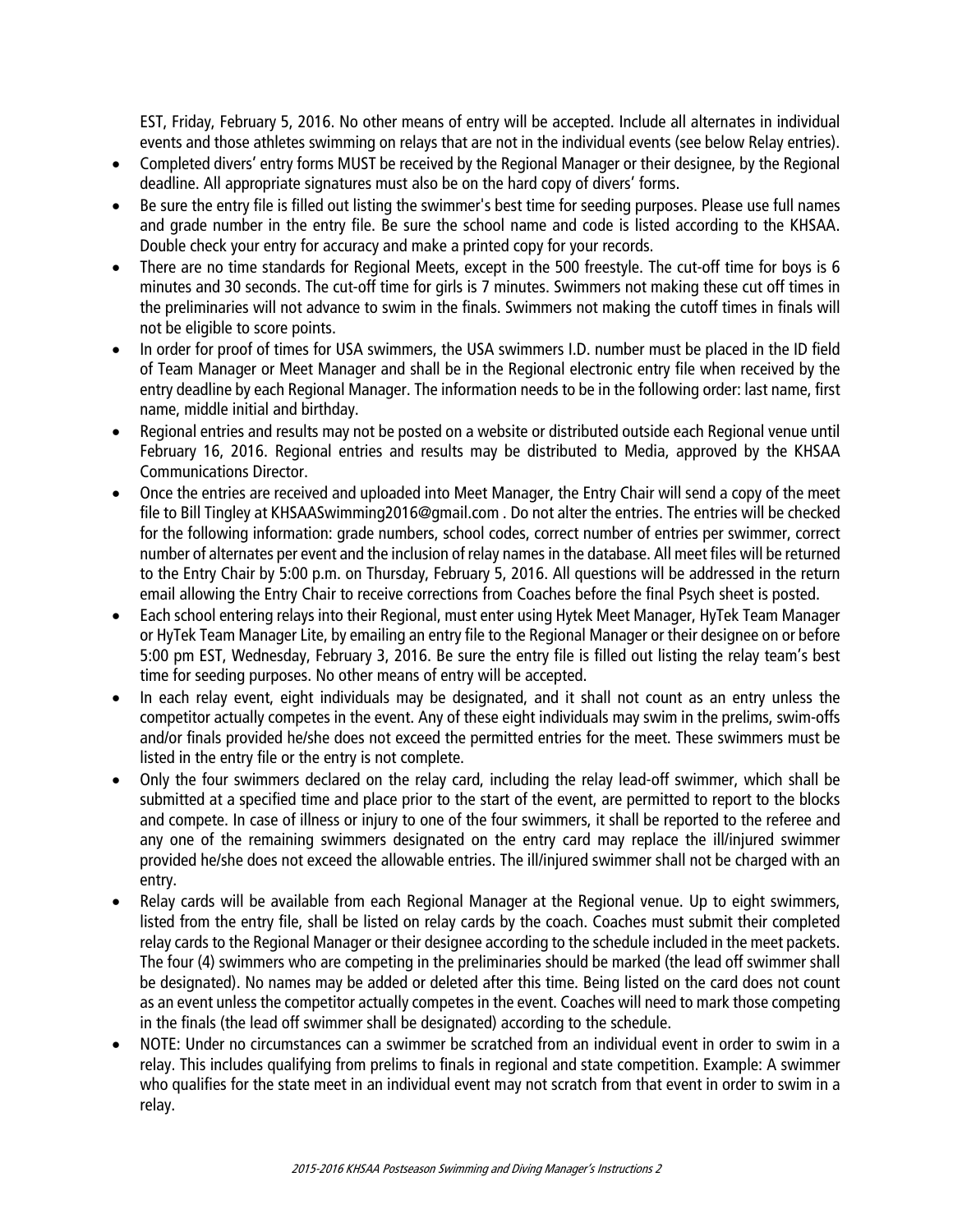A relay team that qualifies for the KHSAA State Meet may be changed from the region to the KHSAA State Meet (Different swimmers may be entered at the State Meet than those that competed in the Regional Meet). In each relay event, eight individuals may be designated, and it shall not count as an entry unless the competitor actually competes in the event. Any of these eight individuals may swim in the prelims, swim-offs and/or finals provided he/she does not exceed the permitted entries for the meet.

### REGIONAL PRE-MEET MEETING

- Mail each school in your Region the Regional Meet Schedule for your meet. Include a maximum of six (6) relay cards for each school (include three (3) blue cards for Boys and three (3) orange cards for Girls). If possible give consideration to having a preliminary coaches meeting to discuss specific details. Be sure you include your scratch deadline and procedure in your written information.
- All profit or losses after expenses are shared with the schools in each region. Please mail a copy of the financial report to the participating schools and the KHSAA no later than February 26, 2016 (KHSAA Form GE 73).

# REGIONAL MEET FUTURE SITES

 Any school wishing to host a region may make that request by submitting the GE72 (Application for Hosting Sanctioned Tournament) to the KHSAA.

# POOL SPECIFICATIONS

 Review the National Federation Swimming & Diving Rule Book and pay special attention to entry limitations, water depth, and other safety concerns.

### REGIONAL MEET OFFICIALS

- Officials for the regional meets must be approved by the KHSAA. Contact Jan Goff to approve the referee and the registered officials (502-931-9013) before February 5, 2016.
- Contact Officials immediately. Prepare checks for Regional Officials. The pay rate for the Regional Meet is \$65/day for the Referee, Starter and two (2) S&T Officials.
- Each region must provide the names of two (2) certified diving judges willing to judge the regional and state meets to Jan Goff no later than 2/5/16.
- Each region must provide the names of two (2) (experienced timers per session (Boys/Girls Prelims and Finals for each) for the State Meet to Jan Goff no later than 2/5/16.

# MERCHANDISE, TRADEMARK AND MEDIA RIGHTS AND USE OF MARKS

- The intellectual property, corporate, broadcasting and media rights to the regional meet prior to the state meet belong exclusively to the KHSAA, including titling agreements and sponsorships.
- Any developed logos are registered trademarks of the KHSAA and usage is strictly monitored. All usage must be approved in advance by the KHSAA.
- No member school can sign an exclusive agreement for a postseason event (district, region, sub-section, section) without agreement between the schools and approval of the KHSAA Office including full compliance with the restrictions of the NFHS Network and the KHSAA participation in the network.
- The Commissioner is the manager of all rounds of other championship play, but in accordance with adopted Competition Rules, may designate a manager to assist at the local level. No web streaming may be approved for any outlet without the payment of the requisite fee as mandated by the KHSAA / NFHS Network agreement, with the sole exception of a waiver for those schools participating in the School Broadcast Program of the NFHS Network. The fee schedule will be published annually by the Commissioner's office.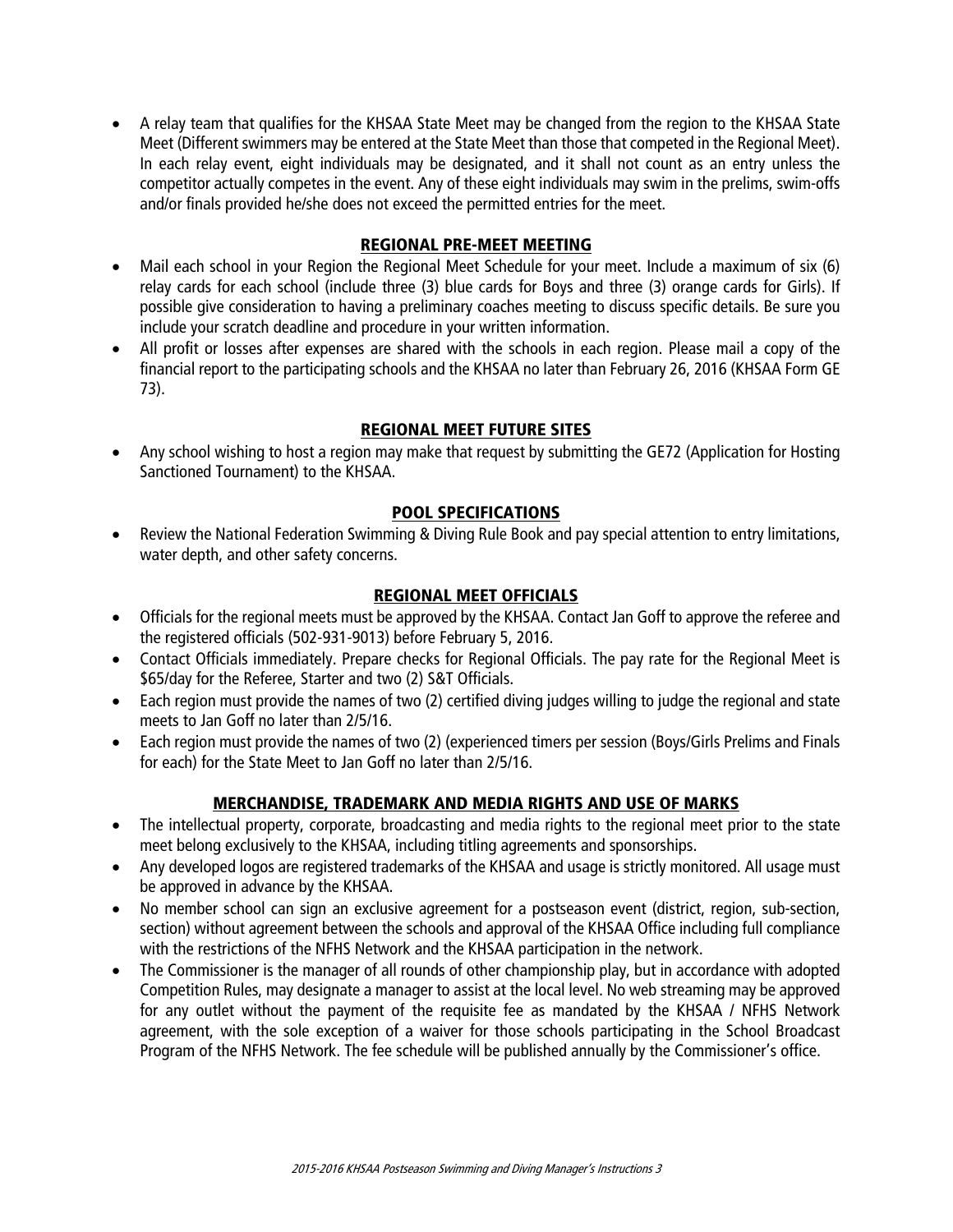- At all levels of competition during postseason play, control of media access and location at those contests is with the KHSAA. In general, the management of those rights may be assigned to the manager at the host KHSAA member school for the district, regional and sectional (semi-state) competition.
- At all levels of competition, including district, regional, sectional, and state competition in KHSAA sponsored tournaments and meets, managers are encouraged to make allowances for members of the television media to tape the contests at no charge to the media outlet, as long as the taping is for the sole purpose of newscast highlights.
- Entities desiring to tape the contest for delayed rebroadcast shall have the permission of the event manager.
- At the discretion of the event manager, and if space is available and if such taping does not violate existing, acknowledged, written copyright protection or intellectual property agreements, participating teams in KHSAA events shall be allowed space, for the purpose of recording the contest. Such broadcast may not be re-broadcast in any form including internet and social media.
- If space is deemed to be available, the tournament manager has the right to designate a specific area for the purpose of taping, and allow taping only in that area.
- It shall be solely the determination of the event manager as to space availability.
- If the tournament manager deems that space is available, each participating school choosing to tape or film is required to sign a waiver indicating that the Association shall be held blameless for any and all liability to those parties involved in the taping, and that the school shall make no copies of the tape or film.

# REGIONAL TROPHIES

- Regional Trophies will be shipped directly to you or your school from Riherds.com Trophies.
- Open trophy boxes immediately and inspect them, and report any breakage or missing items directly to the company (Riherds Medal and Trophy Company at 1-800-274-4373).
- Assume responsibility for the finances of the tournament to include the trophy and medal cost of awards. The estimated cost can be calculated as \$446.26 per gender.
- Trophies are to be paid for by the Tournament Manager on behalf of the tournament.
- The trophy company will contact you with an option to purchase ribbons on behalf of your region (to add to the medals) and to purchase carry/storage boxes. You are under no obligation to order these items.
- The total cost for these items is \$446.26 per gender and your package should consist of the following:
- One first place team trophy
- One second place team trophy
- One Individual first place gold medal
- One individual second place silver medal.
- Six bronze medals for individual finishers 3-8
- Contact Darren Bilberry at the KHSAA should you encounter a situation with an unbreakable tie involving medals or trophies.

### RULES EMPHASIS POINTS

- FORWARD STARTS All forward starts will adhere to the procedures outlined in the NFHS 2015-2016 Rule Book Rule 8-1-1 and NFHS Appendix A.
- BACKSTROKE STARTS All backstroke starts will adhere to the procedures outlined in the NFHS 2015-2016 Rule Book Rule 8-1-2 and NFHS Appendix A.
- A competitor may withdraw from a preliminary event or final, including diving, with a declared false start.
- Notice must be given to the referee or referee's designee by the swimmer, diver, coach or other team personnel. A declared false start must be reported to the referee at a published time designated by the Meet Manager. The event shall still count as an entry for the competitor. However, it does not disqualify the competitor from further competition or nullify previous performances.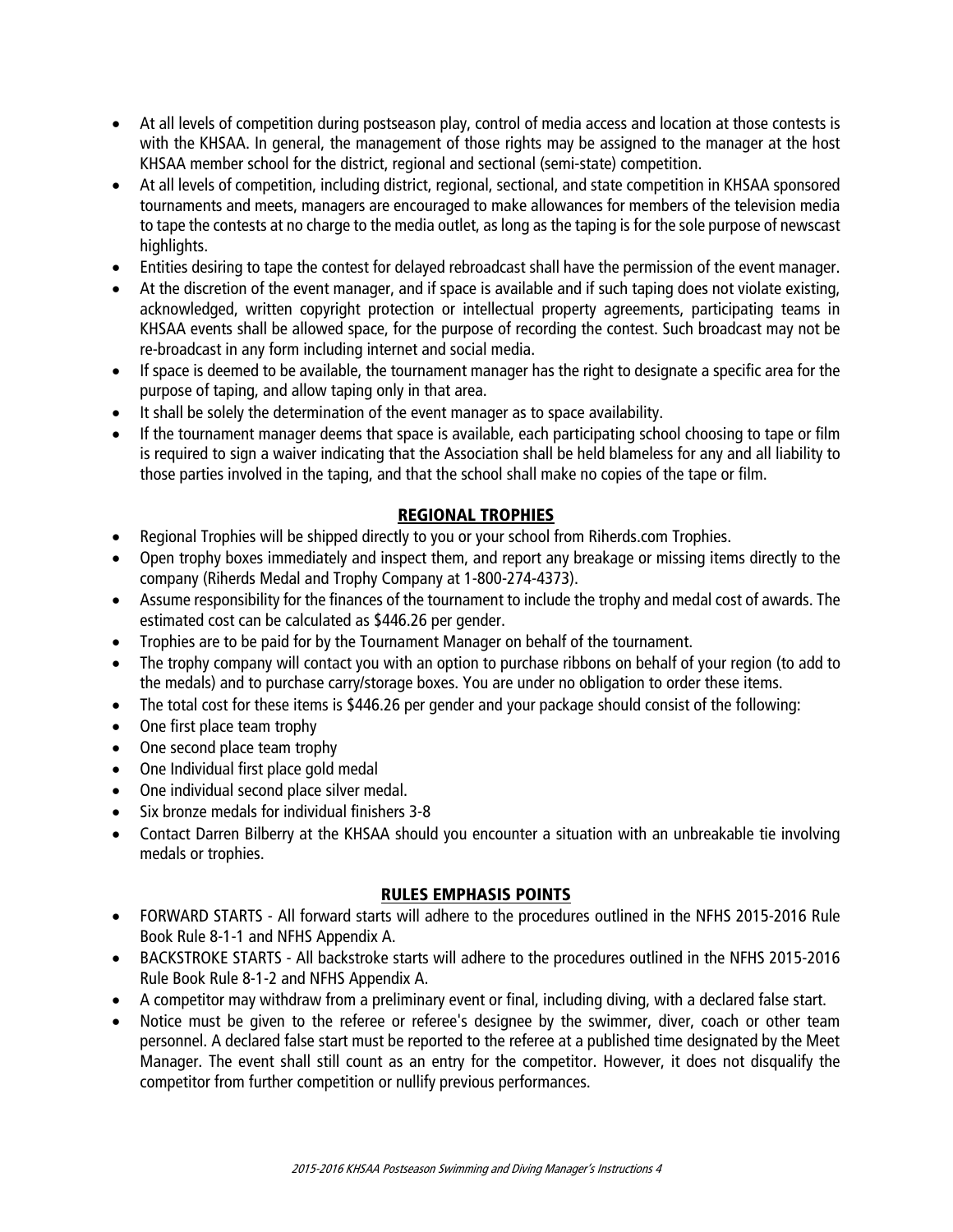# DIVING

- Each contestant shall submit a written description of dives on their diving sheet which includes the number, the position, the degree of difficulty and the order in which dives will be attempted for all levels of the competition preliminaries through the finals. These sheets must be submitted with the meet entry. Only 2015- 2016 National Federation of High School Diving Sheets are to be used. This final diving form shall be signed by the contestant and the coach at the time of submission. Dives may be changed up to one hour prior to the start of the diving competition.
- Please follow the instructions listed on the back of the diving form. The order of dives is as follows:
- Preliminaries: any two (2) voluntary dives and three (3) optional
- Semifinals: two (2) voluntary dives and one (1) optional (all five (5) groups of dives must be represented in the first eight (8) rounds)
- Finals: one (1) voluntary dive and two (2) optional
- In championship meets, the competition shall consist of five (5) voluntary dives and six (6) optional dives. The five (5) voluntary dives shall come from each of the five (5) groups, with their assigned DD and have a sum total of 9.0 or less. The six (6) optional dives shall include at least one (1) chosen from each of the five (5) groups. No more than one (1) optional dive from the same group is permitted through the semifinals. (See National Federation of High Schools Rules Book Rule 9, Section 4, Article 1, a., b., c., & d. page 76).
- UNIFORMS Makes sure all competitor suits adhere to the uniform restrictions outlined in the NFHS 2015- 2016 Rule Book Rule 3-3-1, 2, 3, 4, and 5.
- At Championship meets (Regional and State meet), a no show is a disqualification from the rest of the meet. Once the Referee turns the heat over to the Starter with an outstretched arm, the heat is closed. From this point forward no swimmer will be allowed to "jump" up on the block.
- Use an air horn for a recall start guns or recall ropes are not allowed.
- A team is not allowed to warm-up unless a KHSAA Certified Coach is present. (See KHSAA Bylaw 25 Section). 1 Note: We will enforce the following rule: feet first entry for warm-ups.
- Taunting is not allowed on the deck.
- On site shaving is prohibited at the competition site. The penalty for this violation is disqualification.

# REGIONAL MANAGER RESPONSIBILITIES FOLLOWING THE MEET

- Immediately following the conclusion of your Regional Championships, email a copy of the Hytek backup file and the Edive backup file to Bill Tingley, Administrative Meet Referee at KHSAASwimming2016@gmail.com and Rob Catron at the KHSAA at swresults@khsaa.org.
- All profit or losses after expenses are shared with the schools in each region. Please mail a copy of the financial report to the participating schools and the KHSAA no later than February 25, 2016 (KHSAA Form GE 73).
- Attend the seeding meeting for the State Meet on Sunday, February 14, 2016 at the KHSAA office (2280 Executive Drive, Lexington, Ky.) at 12:00 p.m.

# REGIONAL SCORING FORMAT

- There will be a championship and consolation heat for finals in each event. This format will allow 16 swimmers (per event) to swim at finals. The top two finishers in each event will advance automatically to the State Championships. The next ten times taken from both heats will be considered for at large positions. No more than twelve participants from any one region will advance in any event
- Sixteen (16) place scoring shall be used for the Regional Meets. (NFHS Rule 7 Article 3). For all relays, double the individual points possible for that place.

| <b>PLACL</b><br>_________ |          | - | . .              |                 |   |          |        |     | ۰. | $\sim$<br>v |   | $\sim$<br>. <u>.</u> | . .<br>. . | '4 | -<br><br>. . | $\overline{\phantom{a}}$<br>או |
|---------------------------|----------|---|------------------|-----------------|---|----------|--------|-----|----|-------------|---|----------------------|------------|----|--------------|--------------------------------|
| <b>POINTS</b>             | วก<br>∠∪ | - | $\epsilon$<br>١b | -<br>. .<br>. . | 4 | -<br>. . | -<br>- | . . | ۰. | -           | ັ | -<br>۔               |            |    | -            |                                |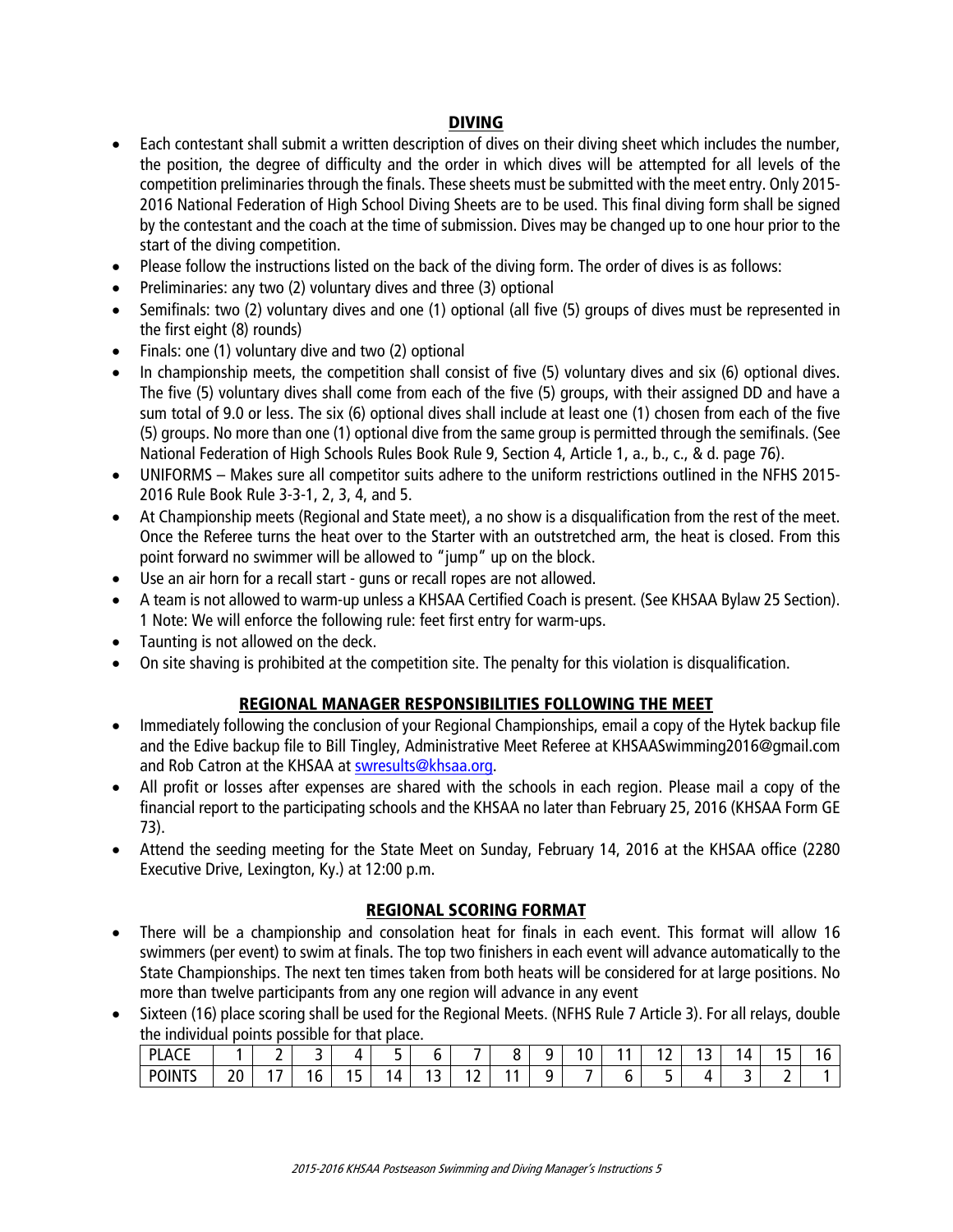# STATE MEET QUALIFIERS

- The top two (2) swimmers in each event from each Regional Meet, plus the next fastest 22 times from the state-at large achieved in all finals heats at the Regional Meets, will qualify for the KHSAA State Swimming and Diving Meet.
- The top two (2) divers in each event from each Regional Meet, plus the next highest 14 scores from the stateat large achieved in all finals at the Regional Meets, will qualify for the KHSAA State Swimming and Diving Meet.
- $\bullet$
- The coach or school representative is responsible for contacting the Regional Manager to determine the atlarge qualifiers. This information will be available from your Regional Manager on Sunday evening, February 14, 2016, after the seeding meeting earlier that day.

# FINANCES AND FINANCIAL REPORT

- All Regional Managers shall submit a financial report at the conclusion of the meet by filling out the GE73 (Regional Tournament Financial Report) and submitting it to the KHSAA office. The form may be emailed to Darren Bilberry via dbilberry@khsaa.org or may be faxed to 859-293-5999.
- As you plan for your event, be mindful of both the cost of officials and the cost of trophies and any related medals.

# IMPORTANT WEBSITE LINKS

- GE72 (Application for Hosting Sanctioned Tournament) http://khsaa.org/forms/ge72.pdf
- GE73 (Regional Tournament Financial Report) http://khsaa.org/forms/ge73.pdf
- SW108 (KHSAA Disqualification Form) http://khsaa.org/forms/sw108.pdf
- SW109 (KHSAA Relay Take Off Form) http://khsaa.org/forms/sw109.pdf
- SW112 (False Start From 8 Lanes) http://khsaa.org/forms/sw112.pdf
- SW122 (Meet Officials) http://khsaa.org/forms/sw122.pdf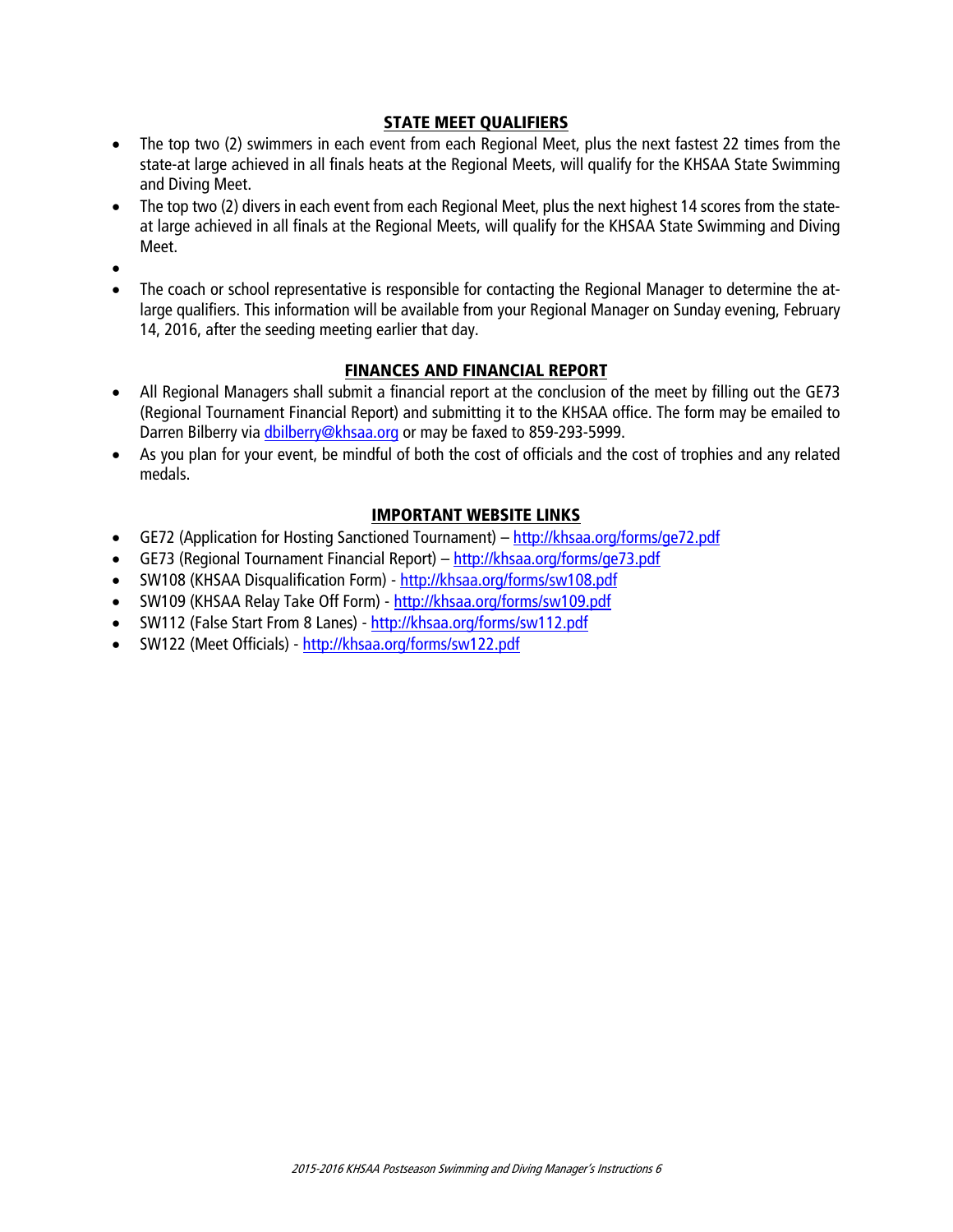### KHSAA COMPETITION RULES Governing Swimming & Diving

(Adopted by the Board of Control for all play in this sport) (Where these rules refer to the Commissioner, they shall refer to the Commissioner of the KHSAA. Sports specific duties may be appropriately delegated to a member of the Commission for the implementation of these rules. See Case Situations for specific rulings and interpretations used to administer these provisions) I) ASSIGNMENT OF SCHOOLS

A) Alignment of Teams for Postseason Play

The Kentucky High School Athletic Association shall sponsor separate postseason competition in swimming for boys and girls, provided that there is sufficient interest of the membership and such is approved by the Board of Control. The Commissioner shall divide the state into geographic sections with the approval of the Board of Control. The entire alignment shall be reviewed when the Board of Control conducts a realignment related to swimming. In the interim, newly added or deleted programs will be handled on a case by case basis by the Commissioner's office.

As of August 15, 2015, the alignment for boys' and girls' swimming is as follows:

- REGION 1 Caldwell County, Calloway County, Christian County, Christian Fellowship, Community Christian (Paducah), Crittenden County, Fort Campbell, Graves County, Green County, Henderson County, Hickman County, Hopkins County Central, Hopkinsville, Livingston Central, Madisonville-North Hopkins, Marshall County, Mayfield, McCracken County, Murray, Paducah Tilghman, St. Mary, Trigg County, University Heights
- REGION 2 Allen County-Scottsville, Apollo, Barren County, Bowling Green, Butler County, Daviess County, Franklin-Simpson, Glasgow, Greenwood, Logan County, Monroe County, Muhlenberg County, Ohio County, Owensboro, Owensboro Catholic, Russellville, South Warren, Warren Central, Warren East
- REGION 3 Adair County, Bethlehem, Campbellsville, Casey County, Central Hardin, Elizabethtown, Fort Knox, John Hardin, LaRue County, Marion County, Meade County, Nelson County, North Hardin, Pulaski County, Russell County, Somerset, Southwestern, Taylor County, Thomas Nelson
- REGION 4 Bullitt Central, Bullitt East, Butler, Central, Doss, DuPont Manual, Evangel Christian, Fairdale, Holy Cross (Louisville), Male, North Bullitt, Pleasure Ridge Park, Presentation, Shawnee, St. Francis, St. Xavier, Valley
- REGION 5 Assumption, Atherton, Ballard, Brown, Christian Academy-Louisville, Eastern, Fern Creek, Kentucky Country Day, Kentucky School f/t Blind, Louisville Collegiate, Mercy, Sacred Heart, Seneca, Trinity (Louisville), Waggener, Whitefield Academy
- REGION 6 Anderson County, Boyle County, Collins, Danville, East Jessamine, Eminence, Frankfort, Franklin County, Garrard County, Henry County, Kentucky School f/t Deaf, Mercer County, North Oldham, Oldham County, Owen County, Shelby County, South Oldham, Spencer County, West Jessamine, Western Hills, Woodford County
- REGION 7 Beechwood, Bishop Brossart, Boone County, Calvary Christian, Campbell County, Conner, Cooper, Covington Catholic, Covington Latin, Dixie Heights, Heritage, Highlands, Holmes, Holy Cross (Covington), Lloyd Memorial, Notre Dame, Ryle, Scott, Simon Kenton, St. Henry District, Villa Madonna
- REGION 8 Berea, Bourbon County, Bryan Station, George Rogers Clark, Harrison County, Henry Clay, Lafayette, Lexington Catholic, Lexington Christian, Madison Central, Madison Southern, Mason County, Model, Montgomery County, Paris, Paul Laurence Dunbar, Robertson County, Sayre, Scott County, St. Patrick, Tates Creek
- REGION 9 Allen Central, Ashland Blazer, Barbourville, Boyd County, Corbin, East Carter, East Ridge, Elliott County, Fleming County, Johnson Central, Knott County Central, Knox Central, Letcher County Central, North Laurel, Oneida Baptist Institute, Piarist, Rockcastle County, Rose Hill Christian, Rowan County, Russell, South Laurel, West Carter, Williamsburg

II) DATES AND SITES FOR POSTSEASON COMPETITION

#### A) Dates for Play

- 1) The Commissioner with the approval of the Board of Control shall determine the dates of the region and state meets.
- 2) All meets shall be held within the dates indicated on the Memorandum Calendar unless otherwise approved by the

Commissioner and recommended by a vote of the participating school representatives.

- 3) Schedule conflicts with other academic required activities will be resolved by the office of the Commissioner.
- B) Sites for Play
	- 1) The Commissioner shall make the determination of the region meet sites.
	- 2) Schools interested in hosting may submit a request after consulting with the designated member of the Commission. The prospective host may be asked to supply information relating to seating and parking facilities and such other information as may be requested by the Commissioner.
	- 3) The Commissioner's office may use a requested site selection plan as a guide, but is not bound by this plan in determining the sites.
	- 4) Only schools which are members of the Association prior to January 1 of the year in which the meet is held, and already having a suitable facility for hosting the meet shall be allowed to apply, and only those competing in the current year will be allowed to vote for the region meet site selection plan.
	- 5) If a region is unable to resolve conflict over a plan, the Commissioner shall establish a plan.
	- 6) All hosts granted an event shall host at least one meet during the region meet year with at least five schools entering competitors and using the electronic entry and results system. All host courses shall be properly marked per NFHS rules if the markings are not able to be affixed to the ground. The region host school shall own a current license to the Association designated software application for managing region entries and results or shall contract with a current license holder.
	- 7) The region host school shall own a current license to the Association designated software application for managing region entries and results or shall contract with a current license holder.
	- 8) The Board of Control shall determine the site of the state finals after receiving the Commissioner's recommendation, and shall be guided by necessary hotel facilities, playing facilities, and community/area support.

#### III) TOURNAMENT MANAGERS, MEETINGS AND PAIRINGS

A) Selection of Tournament Manager

- 1) The Commissioner will appoint a manager for each of the region meets, and shall serve as the manager for the state meet. The Commissioner may appoint as many assistant managers as deemed necessary to manage the event.
- 2) It is the duty of each region manager to notify all schools participating in the meet as to the time and place of the meet, to supply him or her with entry material and instructions, to invite their participation, and make all arrangements to conduct the meet.
- 3) It is an explicit duty of each tournament manager to inform the association IMMEDIATELY as to the bracket / pairings / entries / results when requested by KHSAA staff and according to the time deadlines provided including the actual site of the tournament if it is not held at the school. The receipts of a tournament can be assessed a fine (levied against the manager) for failure to comply with these provisions.
- 4) The Commissioner shall serve as the manager for the state meet and may appoint as many assistant managers as deemed necessary to manage the event. The Commissioner will direct all of the business necessary to conduct the state tournament.

IV) ELIGIBILITY TO ENTER TOURNAMENT PLAY AND SUBSTITUTIONS A) Roster Requirement

- 1) Each school shall enter an unlimited number of contestants on an electronic roster via the KHSAA website and online participation tracking system by the published deadlines.
- 2) This roster may be revised throughout the regular season and shall serve all roster purposes in these rules.
- 3) On the first day of postseason play, these rosters shall be locked so that no additional players may be added, deleted or revised following this date, thereby creating the final eligibility list for tournament play.
- 4) After this time, the only revision allowed will be to correct a documented clerical error as approved by the Commissioner.
- B) Individual Entry Requirements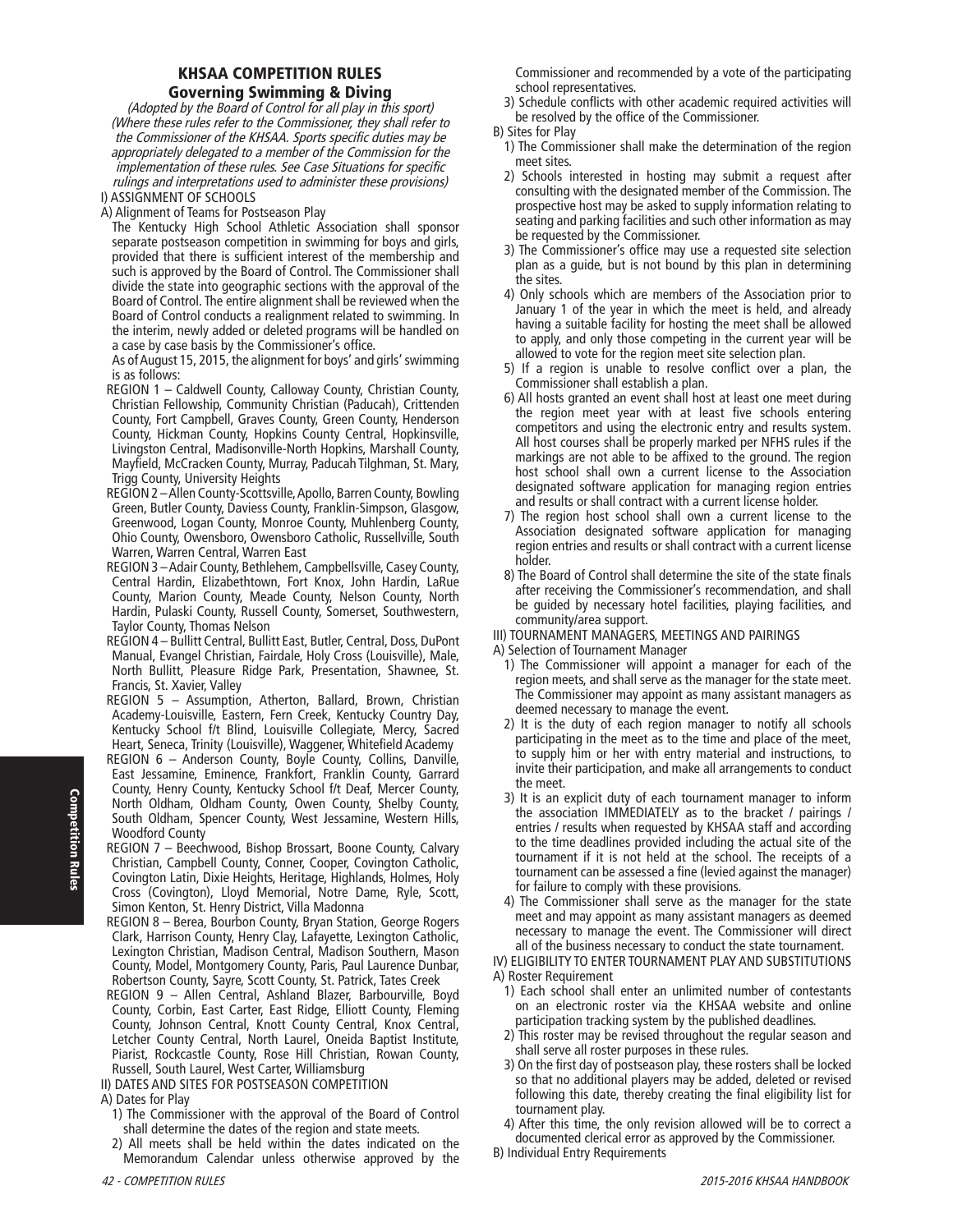- 1) To be eligible to compete in the region or state meet, a contestant shall have competed in a minimum of four(4) meets involving a minimum of two schools on a team representing a member school during the regular season.
- 2) Athletes competing in high school races (grades 9-12) and participating with a high school as a representative of that school irrespective of level of the meet, shall be allowed to count that meet toward the four meet minimum.
- 3) Athletes desiring to enter the Diving competition shall have competed in Diving during at least four high school meets on a team representing a member school during the regular season. Such participation shall be verified to the region manager using the required KHSAA forms. Athletes entering high school meets where only Diving is contested or meets where that school's only participation is Diving may count that participation against the required four (4) meets and the school does not have to count that particular meet against its maximum number of meets allowed under Bylaw 23.
- 3) Coaches should maintain and have available copies of all results for the region manager to verify in case of a challenge to the required participation minimums by any athlete. Such individual meet verification (results) may be recorded on standard forms distributed by the Association in lieu of keeping individual results.
- C) Team Entry and Advancement
	- 1) The initial entry report for contestants in the region meet shall be submitted not later than 5:00 p.m. four (4) days prior to the region meet.
- 2) All entries in KHSAA postseason play shall be done electronically using the Association designated software application not later than one week prior to the start of the region meet.
- 3) A school may enter as many as four contestants in each event at the region meet except for the relay events.
- 4) A school may enter only one relay team in each relay event at the region meet.
- 5) Only in the case of documented medical emergency can these deadlines be waived or a substitution be allowed.
- 6) Each manager is responsible for the forwarding of the entries for the region meet to all competing teams.
- D) Advancement to State Meet
	- 1) The top two finishers in each event from each region meet shall qualify for the state meet.
- 2) The next fourteen (14) at-large times from each event, or highest scores in the case of diving shall qualify for the State meet.
- E) Substitutions
	- 1) Any otherwise eligible contestant whose name is on the entry blank may be substituted for the original entry prior to the time that heats are set up for the region meet. The region manager shall establish this deadline.
	- 2) There are no substitutes for individual event qualifiers to the state meet.
- 3) In the State Meet, relay teams need not be composed of the same contestants as those in the region meet.
- 4) In relay events, eight (8) individuals may be listed as entries, any four (4) of which shall be assigned to swim. Participating in the preliminary or final round of an event shall count as an event toward this limitation.
- V) UMPIRES / OFFICIALS
- A) Regular Season Competition
- It is strongly recommended that a KHSAA licensed official be present at each Swim meet that counts toward the limit of meets in accordance with Bylaw 23.
- B) Postseason Competition
- 1) Officials for all KHSAA sponsored championship competition shall be assigned by the Commission in compliance with the Federal Court Decree of 1971 (1987, 2007) and within the published guidelines of the KHSAA Officials Guidebook.
- 2) The local management of the postseason swim meets shall have the authority to hire and utilize all licensed officials necessary for properly conducting the meets.
- VI) CHAMPION, TROPHIES AND AWARDS
- A) Champion
- 1) All entrants from a school finishing in the first sixteen (16) places in each event shall accumulate team points toward the

team championship.

- 4) The champion of each meet will be the team compiling the highest total score.
- B) Trophies and Awards
- 1) Region.
	- a) Trophies will be given to the team winner and runner-up .
	- b) Awards will be given to top six (6) finishing in each event at the region meet.
	- c) The trophies and medals at the region shall be paid from the gate receipts of that meet.
- 2) State.
	- a) Trophies will be awarded to the teams finishing first, second, third and fourth at the state tournament.
	- b) Awards will be given to the top eight (8) individuals finishing in each event at the state meet.
	- c) The Association will bear the costs of all trophies and medals at the state tournament.
- VII) FINANCES, PASSES

### A) Region

- 1) The finances of the region meet will be managed at the region level.
- 2) The region competing schools shall decide any distribution of net profit/loss, which shall be shared. All gross receipts prior to any distribution shall include any applicable advance payment made by teams to help offset event costs.
- B) State
- 1) The Association will finance the state tournament.
- 2) Schools are responsible for the expenses of competitors participating in the state meet.
- VIII) SPORT SPECIFIC COMPETITION RULES
- A) Playing Rules
	- 1) All games shall be played using the NFHS Swimming Rules as published by the NFHS in Indianapolis. Additional rules, governed by State Association adoption provisions in the National Federation Playing Rules or otherwise developed by the Association may be implemented in contests played in Kentucky and will be distributed to the membership when relevant.
	- 2) Detailed and binding instructions, both for managers and participating teams, shall be published on the KHSAA website.
	- 3) The Board of Control shall serve as the Games Committee as designated by the NFHS Swimming Rules. The Board shall through its normal procedures, receive input from the Commissioner's Advisory Committee and all other internal opportunities prior to finalizing any decision in compliance with these rules.
- B) Specifications for Swim Venues

The specifications for recommended and required standards for swim venues to be used in postseason competition may be developed by Association staff and Advisory Committees and approved by the Board of Control.

C) Events

All meets will have the following events: 200 Yard Medley Relay, 200 Yard Freestyle, 50 Yard Freestyle, 200 Yard Individual Medley, 1 Meter Diving, 100 Yard Butterfly, 100 Yard Freestyle, 100 Yard Backstroke, 500 Yard Freestyle, 100 Yard Breaststroke, 400 Yard Freestyle Relay and 200 Freestyle Relay.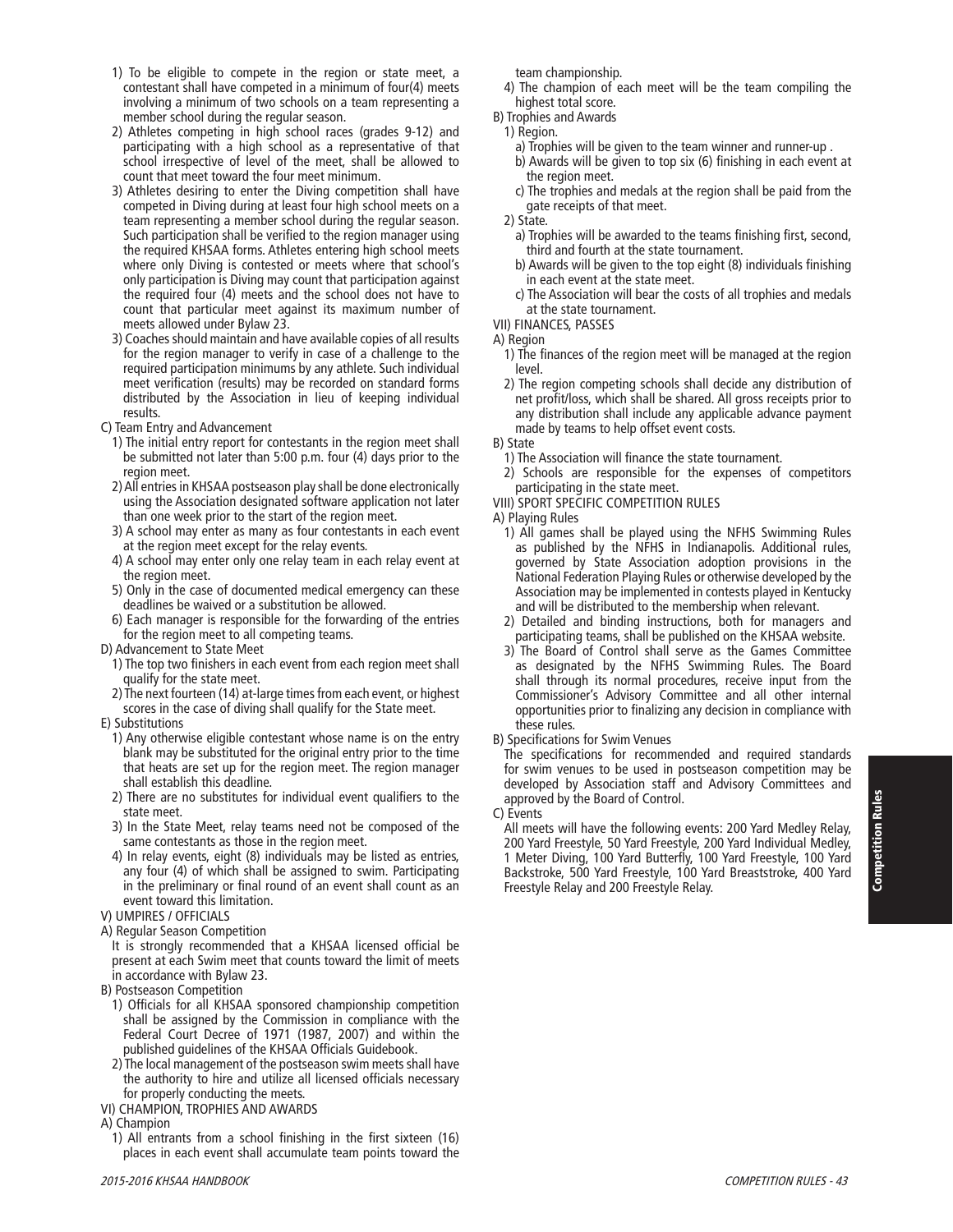### CASE SITUATIONS RELATED TO THE COMPETITION RULES of the KENTUCKY HIGH SCHOOL ATHLETIC ASSOCIATION

Specific case situations are contained in this section of the KHSAA Handbook which are interpretations and rulings which have been made by the Commissioner in accordance with applicable provisions of the KHSAA Constitution. These interpretations supplement the printed rules but do not in any manner substitute

for the actual rule. Many of these rulings have established precedent for the interpretation or enforcement of these provisions, and remain in place until further altered, re-interpreted, or

otherwise set aside. Specific inquiries not addressed by published interpretations should be submitted in writing to the Commissioner

of the KHSAA, 2280 Executive Drive, Lexington, KY 40505. Interpretive questions or eligibility rulings shall be requested and

issued in writing.

### Case CR-1- What is the purpose of the Competition Rules of the KHSAA?

In many sports and sports activities, there are decisions that have to be made to establish a framework for competition. These rules (different than the Playing Rules) establish alignments, bracketing provisions and championship arrangements. In all cases, the Board of Control has final jurisdiction over the Competition Rules.

### Case CR-2- What are the current championships of the KHSAA?

- The KHSAA sponsors (sanctions) sports championship events in the fall, winter and spring seasons. Fall championships are considered to be cross country (boys and girls), field hockey, golf (boys and girls), soccer (boys and girls), volleyball (girls), and football (combined); winter championships are basketball (boys and girls), wrestling (combined) and swimming and diving (boys and girls); spring championships are baseball (boys), softball (fastpitch for girls), tennis (boys and girls) and track and field (boys and girls)
- In addition, the KHSAA sponsors (sanctions) a state championship in the Sport Activities of Archery (combined), Bass Fishing (combined), Bowling (Boys and Girls) and Cheer (All Girl and Coed divisions).

### Case CR-3- What sports and sport activities are insured by the KHSAA?

- The KHSAA Board of Control will purchase Catastrophe Insurance, using the member dues and tournament receipts, to insure the student-athletes who compete in the sanctioned sports and sport activities of the KHSAA. In addition, students serving in a support capacity at those sponsored events (managers, trainers, sideline cheerleaders (providing they comply with the NFHS rules restrictions).
- Such insurance coverage shall be in force from the first day of the Bylaw 23, Limitation of Seasons in a sponsored sport or sport activity, through the last day, provided such competition complies with all parts of the Bylaw and its individual competitors comply with all applicable KHSAA bylaws. The deductible for this policy shall be published in a timely manner to ensure that the school and student-athletes have adequate opportunity to comply with Bylaw 12.
- The KHSAA Board of Control will purchase General Liability Insurance, using the member dues and tournament receipts, to provide for General Liability coverage for the Association and its agents and assignees, in all KHSAA sponsored competition in all sports (postseason) for which the Association sponsors a championship. The Commissioner shall ensure through all forms of due diligence, that all levels of these sponsored championships are conducted in accordance with applicable KHSAA Competition Rules in order to maintain the integrity of the policy.

### Case CR-4- How many schools are required to agree to participate in KHSAA sponsored postseason competition in order for the Association to hold a championship in that sport or sport-activity?

Fifty (50) member schools located in at least three (3) different basketball regions shall agree to field a team in order that

- Twenty-five member schools located in at least three (3) different basketball regions shall participate each year in order that the Association maintains a championship.
- These criteria may be waived by the Board of Control in order to sponsor a championship in any sport that does not conflict with state or federal law and which provides additional participation opportunities exclusively for females.
- The Association shall survey the membership every three years to determine interest in new offerings.

#### Case CR-5- Who is in control of the media and press at KHSAA sponsored competition?

- 1) The intellectual property, corporate, broadcasting and media rights to the State championship rounds of the KHSAA postseason championships belong exclusively to the KHSAA, including titling agreements and sponsorships. No member school may approve or sign an agreement that includes rights to state contests (delayed or live).
- 2) The intellectual property, corporate, broadcasting and media rights to the postseason rounds prior to the state finals belong exclusively to the KHSAA, including titling agreements and sponsorships. No member school can sign an exclusive agreement for a postseason round (District, Region, semistate) without agreement between the schools and approval of the KHSAA Office.
- 3) The intellectual property, corporate, broadcasting and media rights to the postseason rounds prior to the state finals belong exclusively to the KHSAA, but are assigned to the Principal of each institution for management and control. No member school shall sign an exclusive regular season agreement that would "Shut out" its opponent from any audio, video streaming or having the opportunity to do so.
- 4) At all levels of competition during postseason play, control of media access and location at those contests is with the KHSAA.
- 5) At all levels of competition, including district, region, sectional, and state competition in KHSAA sponsored tournaments and meets, managers are to make allowances for members of the media to tape portions of the contests at no charge to the media outlet, as long as the taping is for the sole purpose of news highlights.

6) Contact the KHSAA Communications Director with questions.

### Case CR-6- Who is empowered to make decisions at KHSAA tournaments when inclement weather forces postponement of contests or events?

While it would be ideal if all parties could meet and agree on any re-scheduling of games necessitated by inclement weather or other natural events, this may not be practical. It is the duty of the tournament manager to make decisions with regards to re-scheduling in the event of postponement and ensure that all teams, media outlets and schools are properly notified.

### Case CR-7- Is it possible for a winner and corresponding runner-up in baseball, basketball, field hockey, soccer, softball or volleyball district tournament to meet before the final region game?

No, because they are to be placed in opposite brackets.

#### Case CR-8- Is there a mandatory brand of game ball to be used in postseason play in baseball, basketball, football, soccer, softball and volleyball?

- Yes, the Association has a long-term agreements with multiple sponsors. Staff at KHSAA can assist with specific model numbers, although use of specific numbers is not mandated.
- In all postseason contests in baseball, softball, football and basketball, a Rawlings brand ball (or Worth brand in softball) with the proper NFHS authenticating mark shall be used for There is no requirement that a KHSAA logo appear on the ball, or that a specific ball number be used.
- In all postseason contests in soccer, a SELECT Sports brand ball with the proper NFHS authenticating mark shall be used. There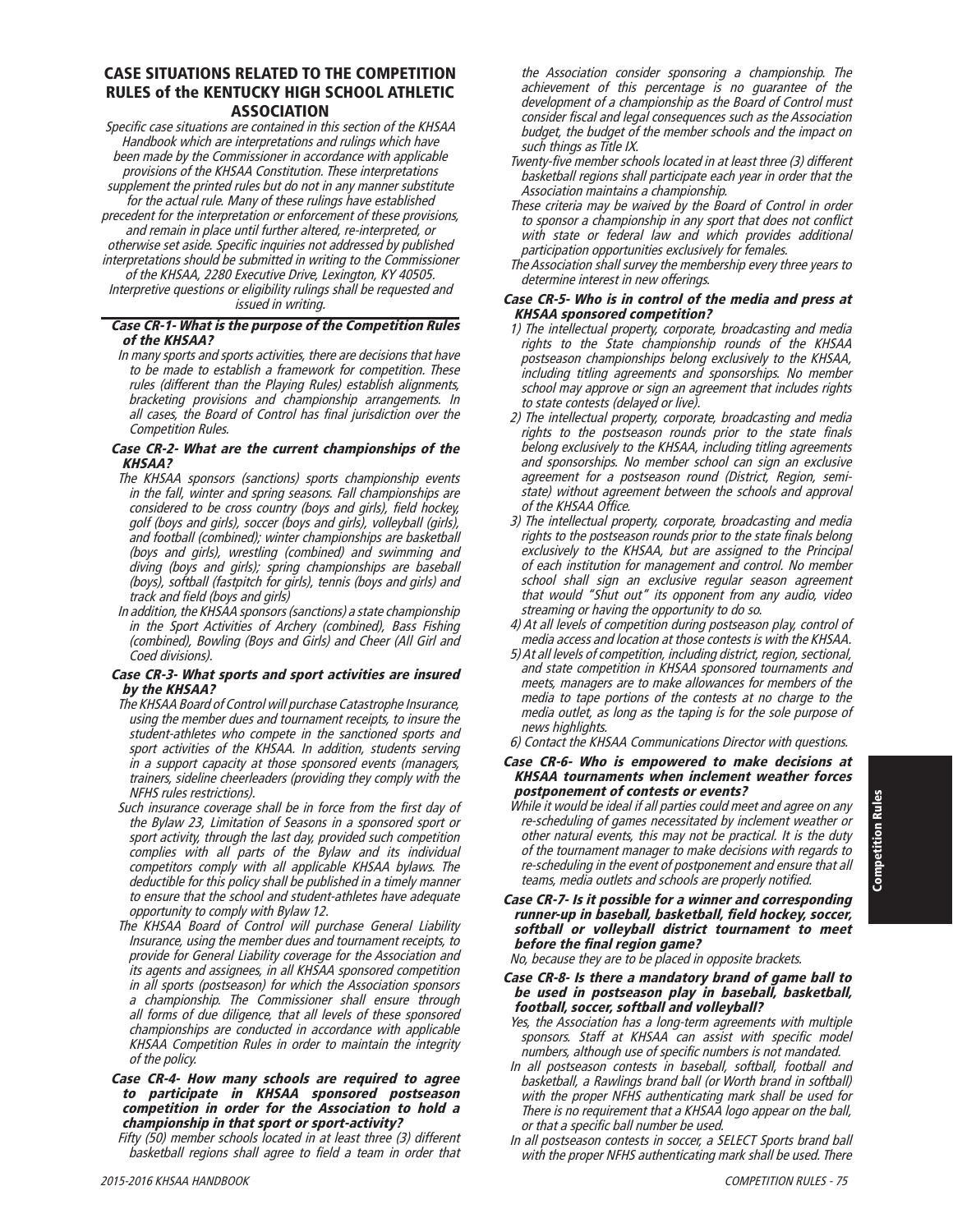is no requirement that a KHSAA logo appear on the ball, or that a specific ball number be used.

In all postseason contests in volleyball, a Baden brand ball with the proper NFHS authenticating mark shall be used. There is no requirement that a KHSAA logo appear on the ball, or that a specific ball number be used.

#### Case CR-9– Are there any restrictions on the scheduling and playing of games in a "seeded district" in baseball, basketball, soccer, softball, or volleyball?

Yes. Principals, Athletic Directors and Coaches should consult the Competition Rules related to each of these sports for more specific dates for tournament meetings and allowances for scheduling of these meetings. All games involved in the calculation of a seed position SHALL be played on or before the Wednesday prior to the start of postseason play. Games played after that time SHALL NOT factor into the seeded position.

#### Case CR-10- How are the tournament sites selected for district tournament sites for baseball, basketball, soccer, softball in the event that agreement cannot be reached on a site selection plan?

If a site selection plan cannot be reached on first round (normally district) tournaments, the Commissioner will intervene and establish a rotation plan subject to appeal to the Board of Control. The site selection plan shall be confirmed by annual balloting during the season and reported to the Association along with seeding decisions. Rotating the tournament sites does not necessarily mean that each school shall host the tournament at that school's home site, but that each school, with available proper and adequate facilities, shall have the opportunity to host the tournament, even if an alternative site is required due to site requirements within a given sport.

### Case CR-11- Is there a deadline for a district host school in baseball, basketball, soccer, softball or volleyball to select a playing site if the school home site doesn't meet the requirements for holding the tournament?

Yes. Through various rules and rulings in past years, every school in a specific district alignment shall have an opportunity to serve as the host for the tournament. Each school may, of course, decline that opportunity. However, this requirement ensures that on a periodic basis, all schools get to share in the concession and parking proceeds, host share of the ticket receipts and other benefits that come from serving as the host. It is recognized that all schools in a given alignment grouping will not meet the tournament specifications.

For this reason, the following steps shall be taken by the schools in the district-

- 1) The schools shall meet and decide what facilities can hold the attendance of the last five years of the tournament based on the fan followings of the schools, and satisfy other logistical needs such as accessibility, parking, etc. (agreed sites). In addition, all sites must meet any adopted site criteria for the sport that has been approved by the Board of Control. If there  $\ddot{i}$ s a disagreement, the Board of Control can serve as the final resolution and KHSAA staff shall assist in that determination.
- 2) The discussion on site applicability is separate from the ability to "host", that is being the tournament manager, operating concessions, etc. as all schools shall be given that opportunity to host, just not necessarily at a site that cannot accommodate the event.
- 3) From that list of agreed sites, the rotation of sites is to be considered, factoring in of course, that all schools shall be given a chance (if they want) to host, even if it isn't played at the host school's home playing facility.
- 4) In a year when the designated host's home facility does not meet the specifications for holding the tournament, the final selection as to the playing site rests with the designated host school. That school has sole discretion to make that decision, but is compelled to choose only from the list of agreed facilities as mentioned in (1) above.
- 5) In a year when the designated host school's home facility does not meet the specifications for holding the tournament, the designation shall be made by September 20 in volleyball and soccer; January 1 in basketball; and April 15 for baseball and

softball.

#### Case CR-12- How are the contest sites selected for region tournaments/meets/contests?

- The Commissioner establishes all regional sites. The Commissioner shall be generally guided by  $\overline{a}$  site selection plan approved by a 2/3 vote of themember schools in the region, but is not compelled to assign the event to that site specified in the plan, and shall only assign to the sites meeting specified sports specific criteria.
- Changes to a requested site selection plan shall be confirmed by balloting of the Principals or Designated Representatives of the member schools.

#### Case CR-13- May a name be added to the roster or entry form after the first day of postseason competition?

No, changes cannot be made unless otherwise provided in the competition rules for a specific sport. The principal shall check the online roster in all sports and sport-activities to ensure that all players are on the list as the rosters are locked after postseason play begins. For individual sports using the published entry list and/or forms, the specific sport touranment rules will address any options for substitution or correction, if such options exist.

#### Case CR-14- How is it determined that a meet counts against the four meet minimum in Track and Field or Cross Country?

- In order to count as a meet for the four meet minimum a meet shall be a meet which rises to the standard of counting as a meet towards the interpretations of Bylaw 23. In addition, in Cross Country, the distance would be a minimum of 2500 meters and a maximum of 5000 meters and involved entries from two or more schools. To count towards the minimums, the meets may be at the varsity or nonvarsity level in terms of meet structure. It shall be counted in the same manner for all competitors (varsity, JV or freshman). The school approved or provided uniform shall be worn in this competition. In accordance with Bylaw 22, a school representative shall accompany the team.
- Case CR-15- If a Cross Country Meet is interrupted by weather, can other races be run that day?
- Yes. The particular interrupted race is considered complete and counts both towards meet limits and participation minimums. If other competition can resume after required delays, that is permissible. Only races actually started can count towards meet limits or participation minimums.
- Case CR-16 Are there policies on participation by boys on girls' teams and vice-versa?

Yes. See the Board of Control policies for complete details.

- Case CR-17 Are there policy statements or recommendations from the Commissioner's offi ce on postgame activity by teams and individuals?
- Yes. Several sports have "traditions" regarding postgame handshakes, etc. by team members (both en masse and as individuals), but none of them have such action dictated by playing rules. While it is an obvious sign of sportsmanship and civility, many incidents have occurred both in Kentucky (more than two dozen in the last three years in Kentucky alone) and throughout the country, where fights and physical conflicts have broken out during these postgame handshakes. And this is not restricted to specific sports.
- Unfortunately, the adrenaline and effort required to participate in the sport sometimes seems to deplete the supply of judgement available to participants. And this can be particularly problematic when there is a lack of an appropriate level of adult supervision, or counterproductive actions by the adults involved with the team.
- During 2013-14, the following directors were issued by the Commissioner to the membership for all ofthe schools and officials regarding post game in baseball, basketball, football, soccer, softball, volleyball and wrestling:
- Following the contests, officials are to quickly and efficiently leave the playing facility following all rules mandated duties and ensure that the rules book mandated jurisdiction ends